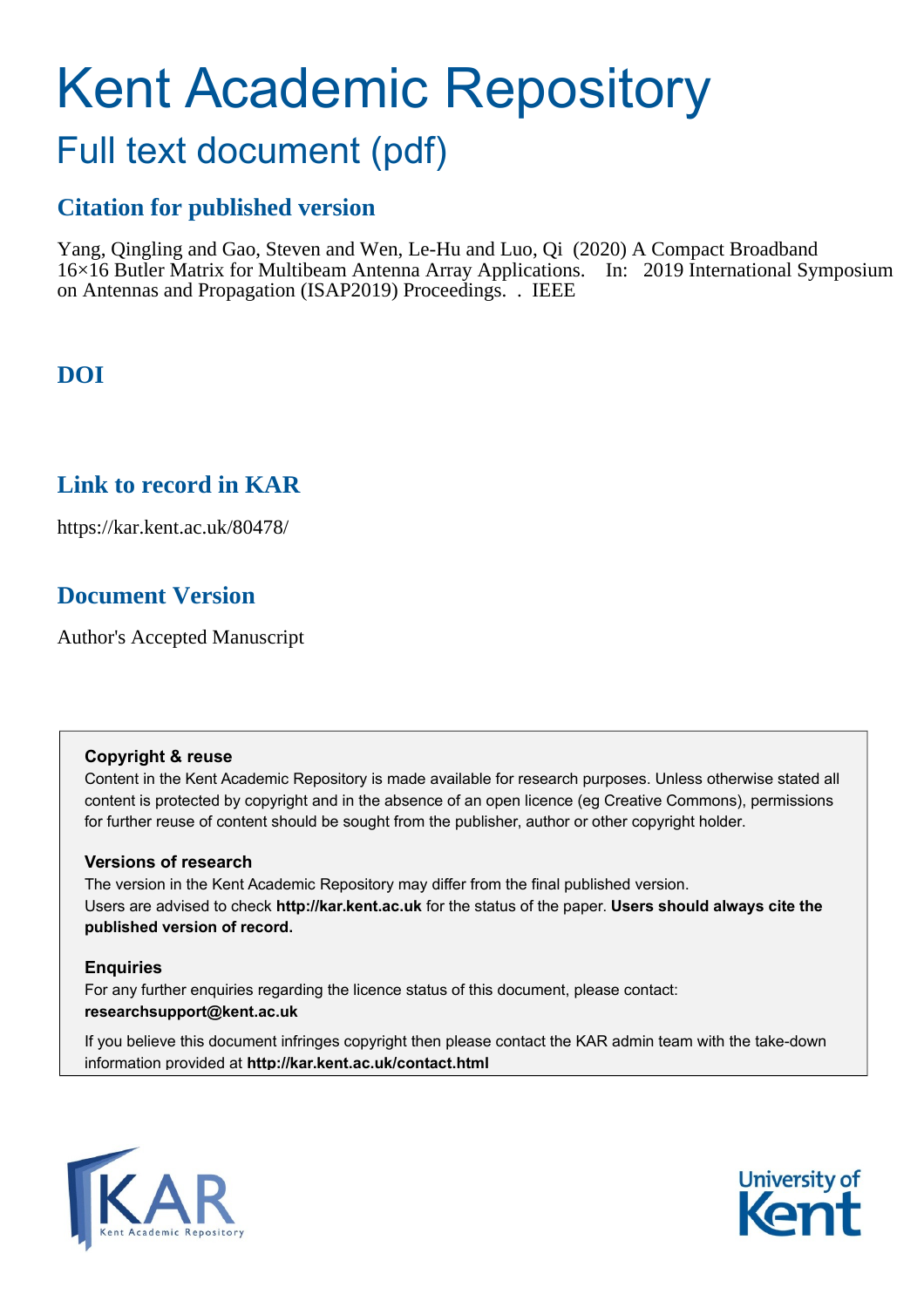# A Compact Broadband 16×16 Butler Matrix for Multibeam Antenna Array Applications

Qingling Yang, Steven Gao, Lehu Wen, and Qi Luo

School of Engineering and Digital Arts, University of Kent, Canterbury, Kent, UK

*Abstract-***This paper presents a compact 16×16 Butler Matrix operated from 9 GHz - 11 GHz. Compared with the traditional structure, the presented network is much simpler and can be easily designed. The number of needed components in the design is only sixty, where the number of crossovers is four. In addition, the designed network can be fully realized in a single layer laminate with the size of 165 mm×165 mm (5.5***λ***0×5.5***λ***0). It is shown that the maximum simulated output phase error at 10**  GHz is only  $\pm 8^\circ$  and the transmission coefficients are in the range **of -14.5 ± 1.5dB over the bandwidth. The measured and simulated results agree well. The designed network can be a potential candidate for the one or two dimensional multibeam array antennas.** 

#### I. INTRODUCTION

 Butler Matrices are widely used in modern communication devices, because it can provide multiple orthogonal signal channels for antenna arrays to have multiple tilted radiating beams in space. In addition, they can also have important applications in generating orbital angular momentum waves (OAMWs) [1], tracking [2], QAM multiport modulators [3] and multiport amplifiers [4], etc. Many publications related to Butler Matrices mainly focus on the development of 4×4 and 8×8 Butler Matrices, which usually have relatively low complexity and can be easily realized  $[5] - [7]$ . In these designs, the striplines, defected ground structures (DGSs) and LTCCs are often used to improve the operating bandwidth.

Due to extremely high complexity, the  $16\times16$  Butler Matrix has been seldom reported. A standard 16×16 Butler Matrix consists of three kinds of components, namely 3dB directional couplers, phase shifters and crossovers. The total number of these components is more than 116. Notably, the number of crossovers in the topology take the percentage of more than 50%. Thus, to realize such a network is very challenging and time-consuming.

In this paper, we present a simplified broadband  $16\times16$ Butler Matrix designed with microstrip lines. The number of components in this design is significantly reduced from 116 to 60 where only four crossovers are required. The designed 16×16 Butler Matrix can be fully realized in a single laminate by using the standard PCB processing technique with very low cost. With advantages of broadband, low complexity and low cost, the designed  $16\times16$  Butler Matrix is a very potential candidate in future wireless communication systems.

#### II. TRADITIONAL 16×16 BUTLER MATRIX



Fig. 1. Topology of the traditional 16×16 Butler Matrix.

Sharing some similarities with  $4\times4$  and  $8\times8$  Butler Matrices, the traditional 16×16 Butler Matrix can be viewed as multiple combinations of 3dB directional couplers, fixed phase shifters and crossovers [8]. As can be seen from Fig. 1,  $#1 - #16$  are the input ports while the output ports  $A1 - A16$  are located on the left. To design such a network, 32 3 dB directional couplers, 24 fixed phase shifters and 60 crossovers are needed. It should be noted that the crossovers take the percentage of more than 50%. The phase shift of each fixed phase shifter is evenly spanned from 11.25° to 78.75°. In the geometry, the existence of a large number of crossovers results in much difficult in designing such a network. In addition, in the  $16\times16$ Butler Matrix, each input signal must travel through seven essential components before flowing out from an array port. The transmission loss and phase errors caused by these components will be progressively accumulated. Hence, regarding to its realization, another challenge is how to ensure good transmission performances and broadband operation.

In view of the above mentioned problems, the objectives of our work are very clear: 1) simplify the traditional 16×16 Butler Matrix of Fig. 1. 2) realize the simplified  $16\times16$  Butler Matrix with broadband operation and good transmission characteristics. The simplified topology of the 16×16 Butler Matrix will be presented in the following section. In our design, the compensated 3dB directional coupler, phase shifter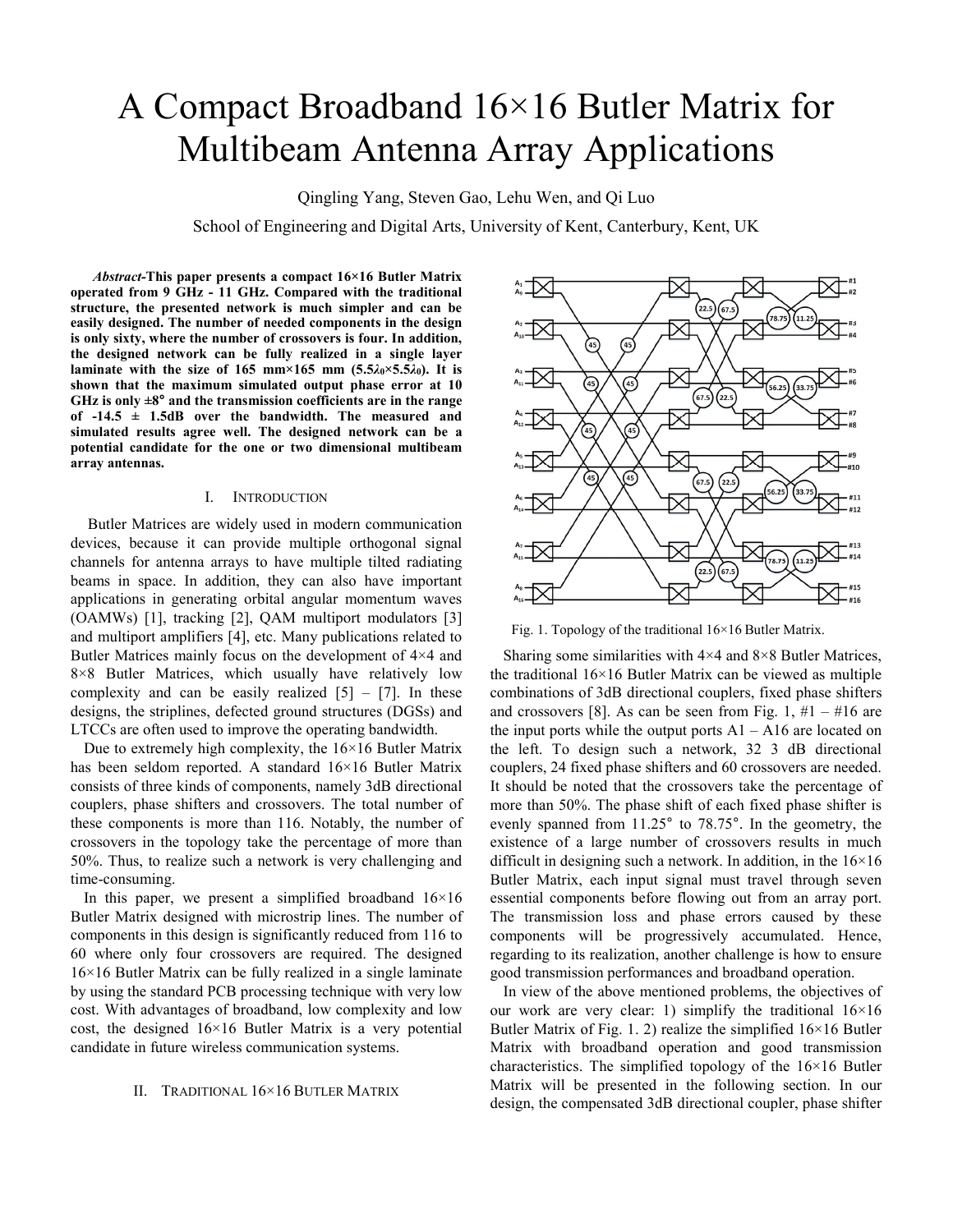

Fig. 2. The prototype of the designed 16×16 Butler Matrix.

with an open- and short-stub, crossover based on the ringshaped structure and radial resonating patch are designed to ensure the proposed Butler Matrix operated in the broad bandwidth.

#### III. THE PROPOSED 16×16 BUTLER MATRIX

The prototype of the proposed  $16\times16$  Butler Matrix working from 9 GHz to 11 GHz is shown in Fig. 2. It is realized with a single RO4003C laminate, which has thickness of 0.508 mm, a relative dielectric constant of 3.55, and loss tangent of 0.0027. The fabricated prototype has a compact size of 165 mm  $\times$  165 mm (5.5 $\lambda_0$  $\times$ 5.5 $\lambda_0$ ). As shown in Fig. 2, at least three advantages are highlighted: 1) the crossovers needed are reduced significantly, from sixty to only four. 2) the proposed network has eight submatrices which are either duplicate or symmetrical. 3) the design can be fully realized in a single layer laminate with microstrip structures by using the standard PCB processing technology.

As to the component designs, the 3 dB directional couplers are realized by connecting a  $\lambda/2$  series transmission line and a  $\lambda/2$  shunt open-stub to each port of the conventional ringshaped directional coupler. The performance of this coupler at the center frequency keeps unchanged. However, the impedance off the center frequency can be compensated. The simulated amplitude and phase variation of this designed 3 dB directional coupler is only  $-3.15\pm0.13$  dB and  $90.6\pm0.6^{\circ}$  over the bandwidth, respectively. The fixed phase shifters are designed by taking the transmission line with an open- and short-stub as a reference, as shown in Fig. 2. The phase slope disparity between the phase shifting line and the reference path can be easily manipulated by resorting to this technique, which has already been demonstrated in [9]. The simulated phase responses for different phase shifters are  $11.1 \pm 2.3$ °, 22.9±1.3°, 34.4±0.1°, 44.3±1.1°, 56±2.4°, 67.3°±0.9° and



Fig. 3. Transmission coefficients at 10 GHz. (a) simulated. (b) measured.

78.7±1.5° over the operating bandwidth. The employed crossover combines a ring-shaped structure and a radial resonating patch providing multiple resonances. Hence, the designed crossover can be operated in broad bandwidth and have very low transmission loss. The simulated results show that the transmission loss at the center frequency 10 GHz is only 0.25 dB. The group delay introduced by the crossover are cancelled by referencing a transmission line with two shunt open- and short-stubs. Due to the page limitation, the design procedures of each components are not given.

#### IV. PERFORMANCE

One of important parameters in determining the performance of a Butler Matrix is the transmission coefficient. Excluding port mismatching, dielectric loss, parasitic loss, the ideal transmission coefficient is –12 dB. As can be seen from Fig. 3 the simulated coefficients at 10 GHz are  $-14 \pm 0.6$  dB, while the measured transmission coefficients can be, on average, 0.6 dB less than the simulated ones. Considering that each signal from a beam port to any array port must travel through seven components and dispersion is progressively accumulated, the transmission coefficient fluctuations are in a relatively low level.

As can be seen from Fig. 4, the simulated output phase differences for beam port #1 to # 8 excitation at 10 GHz are  $11.5\pm8^{\circ}, -168\pm8^{\circ}, 101\pm4^{\circ}, -78.5\pm6.5^{\circ}, 57.4\pm3^{\circ}, -123.9\pm3.2^{\circ}$ 145±4°, –32.5±4.8°, respectively. The simulated phase differences are very close to the theoretical values. Due to the existence of RF connectors, fabrication and measurement